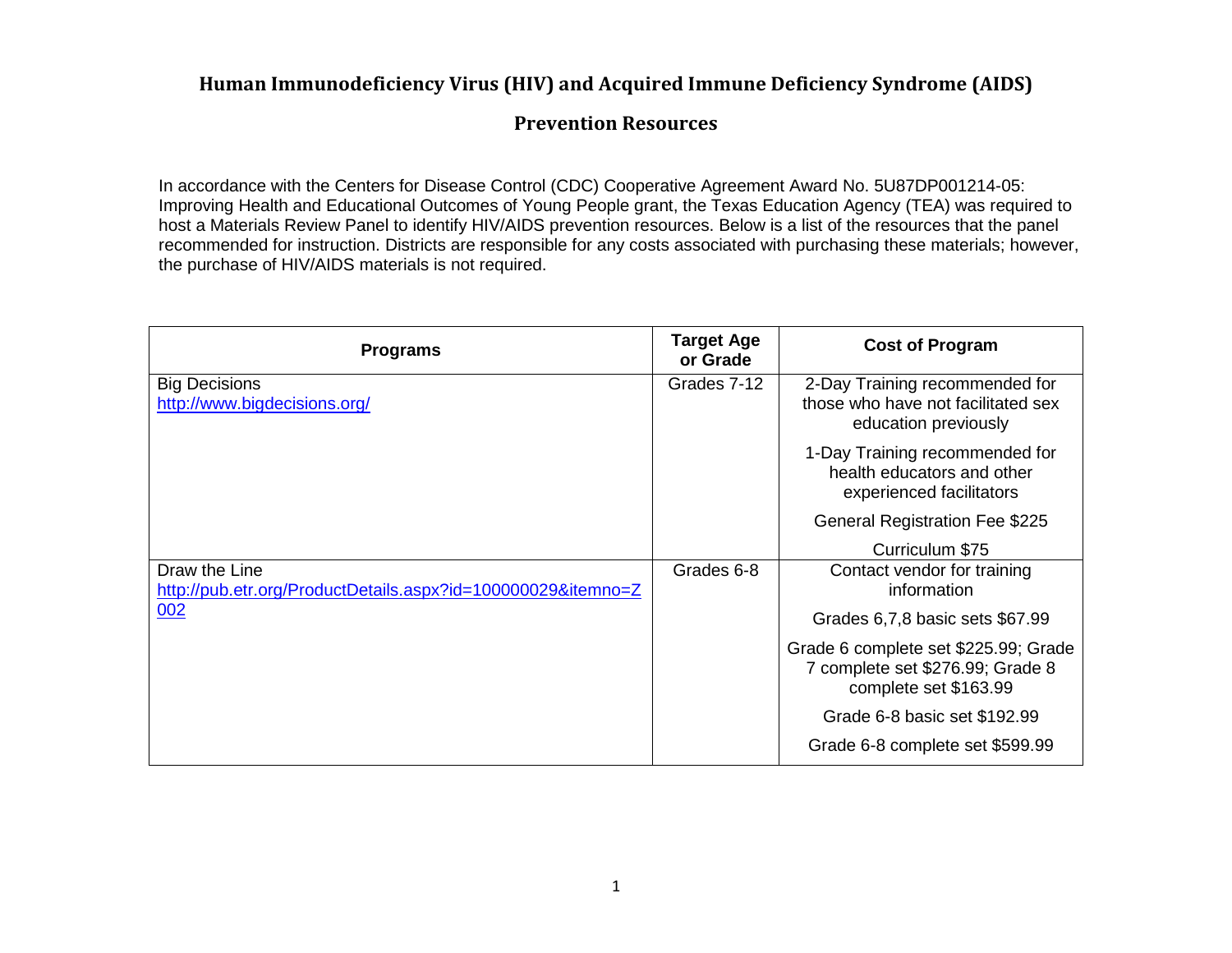## **Human Immunodeficiency Virus (HIV) and Acquired Immune Deficiency Syndrome (AIDS)**

# **Prevention Resources**

| <b>Programs</b>                                           | <b>Target Age</b><br>or Grade | <b>Cost of Program</b>                                                                                                                                                                                                                                                                          |
|-----------------------------------------------------------|-------------------------------|-------------------------------------------------------------------------------------------------------------------------------------------------------------------------------------------------------------------------------------------------------------------------------------------------|
| <b>Health Smart Middle School</b>                         | Grades 6-8                    | Contact vendor for training information                                                                                                                                                                                                                                                         |
| http://www.etr.org/healthsmart/                           |                               | Available in print or digital                                                                                                                                                                                                                                                                   |
|                                                           |                               | Print is \$169.99 per subject unit or<br>\$549.99 for complete set                                                                                                                                                                                                                              |
|                                                           |                               | Digital is \$199 per teacher license and a<br>\$9 per student license                                                                                                                                                                                                                           |
| Health Smart High School                                  | Grades 9-12                   | Contact vendor for training information                                                                                                                                                                                                                                                         |
| http://www.etr.org/healthsmart/                           |                               | Available in print or digital                                                                                                                                                                                                                                                                   |
|                                                           |                               | Print is \$169.99 per subject unit or<br>\$549.99 for complete set                                                                                                                                                                                                                              |
|                                                           |                               | Digital is \$199 per teacher license and a<br>\$9 per student license                                                                                                                                                                                                                           |
| It's Your Game-Keep it Real                               | Grades 6-8                    | Contact vendor for cost of curriculum                                                                                                                                                                                                                                                           |
| https://sph.uth.edu/iyg/                                  |                               | 2-day training, \$500 per participant                                                                                                                                                                                                                                                           |
| Power 2 Wait (supplemental)<br>http://www.power2wait.com/ | Grades 4-8                    | Interactive website for youth with facts<br>and resources about human sexuality                                                                                                                                                                                                                 |
|                                                           |                               | Statewide resources available free of<br>charge for school districts and<br>organizations include Power2wait<br>Toolkits for grades 4th - 8th with<br>interactive video games to supplement<br>abstinence or sexual education curricula<br>http://www.dshs.state.tx.us/abstain/defa<br>ult.shtm |